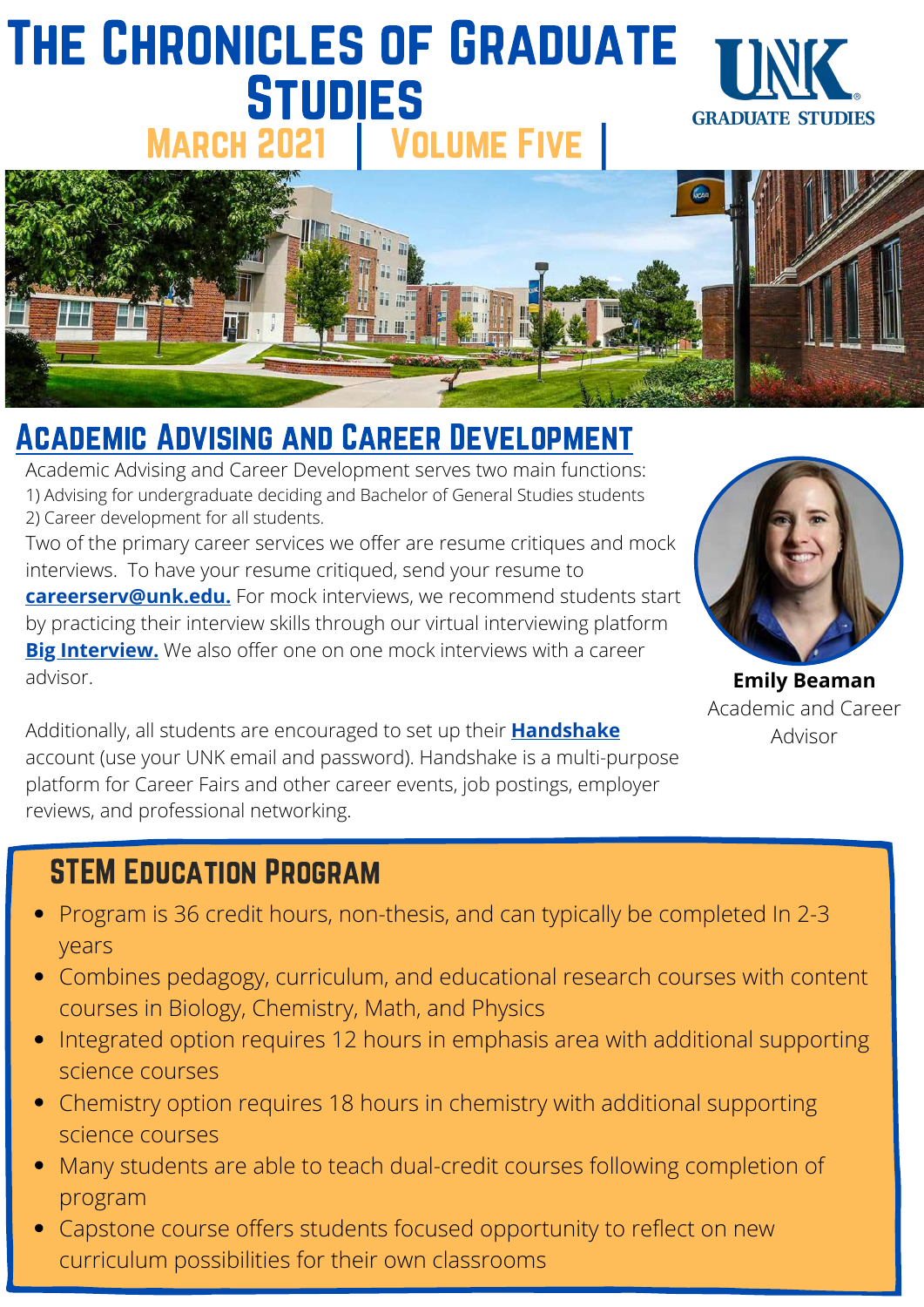# Graduate Student Information

### **Research Week!**

Check out all the wonderful research our students and faculty are working on during Research Week! The Canvas page Research Week 2021 is your one place stop to check out the Oral Presentations, Virtual Poster Presentations, and Poster Galleries.

### **Tuesday, March 9, 2021** Professional Development Workshop

## **[Recorded Workshop Link](https://unk.zoom.us/rec/share/hzi4SJx0jvhV-h_iyI1eSOqdW3o0fGN-fMVY-6yBwME5gpkQVPAWGTuAkHJQ_71s.F3xeW12u-ymCG-bH)**

### **Discover Your Learning Style**

This workshop will help you discover if you are an auditory, kinesthetic, or visual learner. When you understand the way you learn, you become a more effective student. You will learn some study tips related to your specific learning style to help you in becoming a successful student. Presented by Dr. Michelle Warren and Dr. Chandra Díaz.



### Upcoming Events and **DEADLINES**

**March 11th-** Industrial Distribution Virtual Career Fair

**March 31st-** Student Government Inaguration

**April 13th-** Newly admitted and returning graduate students are eligible to enroll for graduate-level courses. If undergraduate-level courses are needed, enrollment will begin April 26th during general registration.

### CoVID-19 Updates

To stay up to date on current policies and regulations on campus, we recommend checking the [UNK Coronavirus Information](https://www.unk.edu/coronavirus/) and the **IRB** webpage for the most accurate and up-to-date information.

Let us all do our part to keep UNK Campus safe and healthy

- Wear a mask
- Use hand-sanitizer frequently
- Follow walking path direction signage around campus
- Wash your hands frequently
- Monitor your health and stay home if you feel ill



#### Have something to share in next month's newsletter?

Contact: Breanna Redl redlbm@lopers.unk.edu or Jada Ruff ruffjm@lopers.unk.edu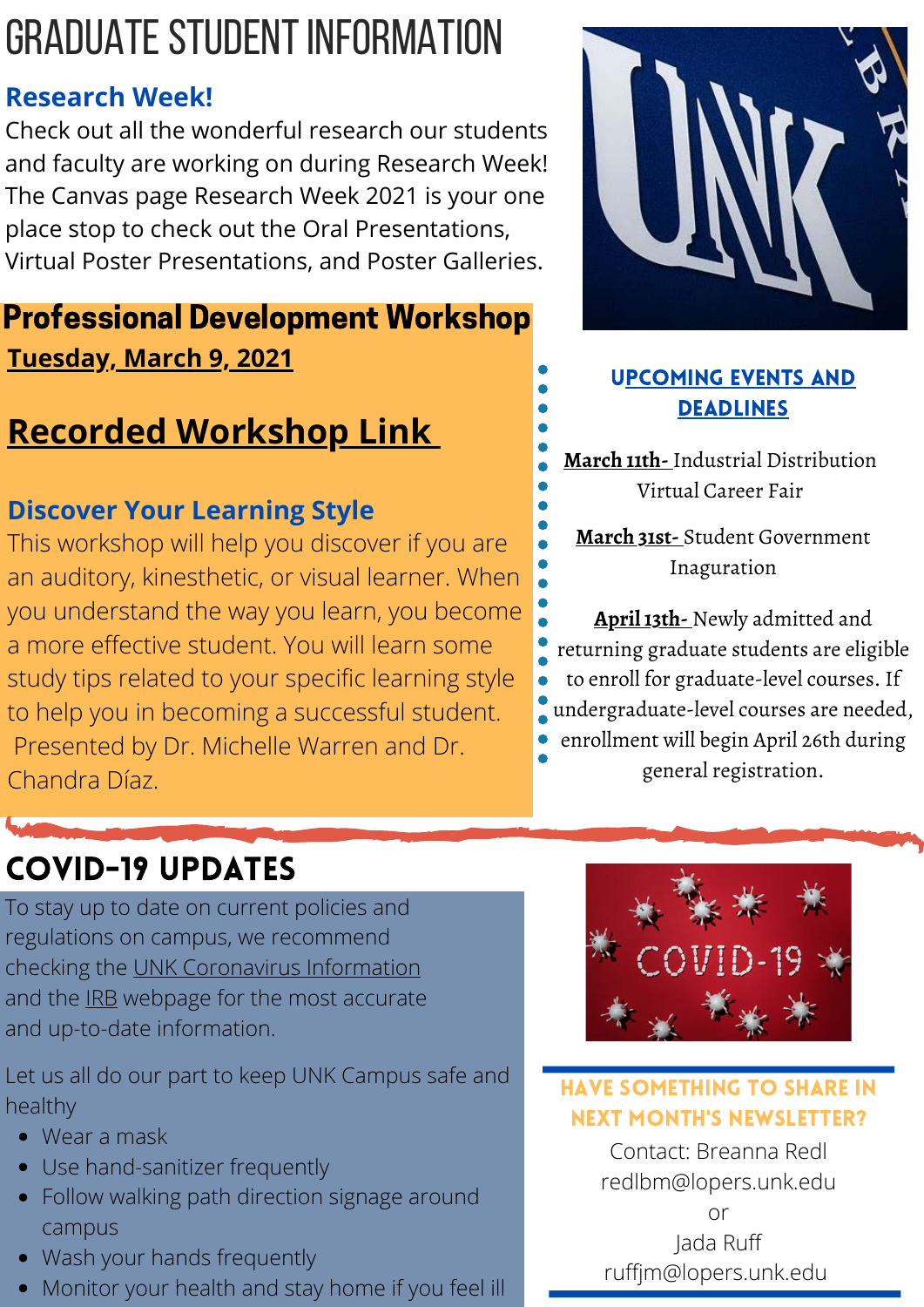# Graduate Faculty Spotlight

What is your role at UNK and how long have you been with UNK?

I serve as an Associate Professor of Music and Teacher Education and Chair the Graduate Music Program. This is my 9th year at UNK.

#### What is your favorite thing about your program/department?

Working with an incredible group of students to help them grow as musicians and teachers.

#### What is your favorite thing about UNK?

Working with the best and brightest students and faculty. Education is truly about building up people and UNK is a wonderful atmosphere to foster this pedagogical growth.

#### What are your hobbies/interests (other than making UNK great)?

I love studying wind band history and repertoire and working on my house.

#### What advice would you give current graduate students?

View every assignment and educational task as an opportunity for growth. Ask a gazillion questions of your professors and continue to seek them out after graduation. We love to celebrate your accomplishments.

#### Greatest Educational Achievement?

Watching our candidates graduate and make a positive difference in the lives of their students.

# Graduate Student Spotlight

#### What inspired you to pursue a graduate degree?

Becoming a Speech-Language Pathologist has been my dream career for quite some time, and graduate school is my final stepping stone to becoming one. During my undergraduate career at UNK, I received a gratifying experience as both a student and an individual. Pursuing a graduate degree at UNK was an easy decision because of the positive learning environment it provides. UNK has been a great fit as both an undergraduate and graduate student.

#### What is your favorite thing about your graduate program?

My favorite thing about my graduate program is the hands-on experience I am able to receive. I am diversifying my skills and knowledge as a future Speech-Language Pathologist because of the innovative curriculum that UNK provides. I also love how our program is always striving to provide the best education possible to create the best working professionals. The professors always make an effort to accommodate different learning styles and provide support when needed.

#### What is your favorite thing about UNK?

I love the tight-knit community that UNK provides. I have the opportunity to collaborate with various departments and faculty all over campus, while gaining valuable experience along the way.

#### What are my hobbies and interests (outside of cramming for exams and papers)?

I love spending quality time with my friends and family, watching professional tennis, exploring Kearney's coffee shops, and being with my dog, Mila.



**Brian Alber Associate Professor of Music & Teacher Education**

**Favorite Quote: "We are what we repeatedly do. Excellence, then, is not an act, but a habit." Aristotle**



*Claire Vanness*

**1st Year Graduate Student In Speech Language Pathology Program**

**Favorite Quote: "I've learned that people will forget what you said, people will forget what you did, but people will never forget how you made them feel." –Maya Angelou**